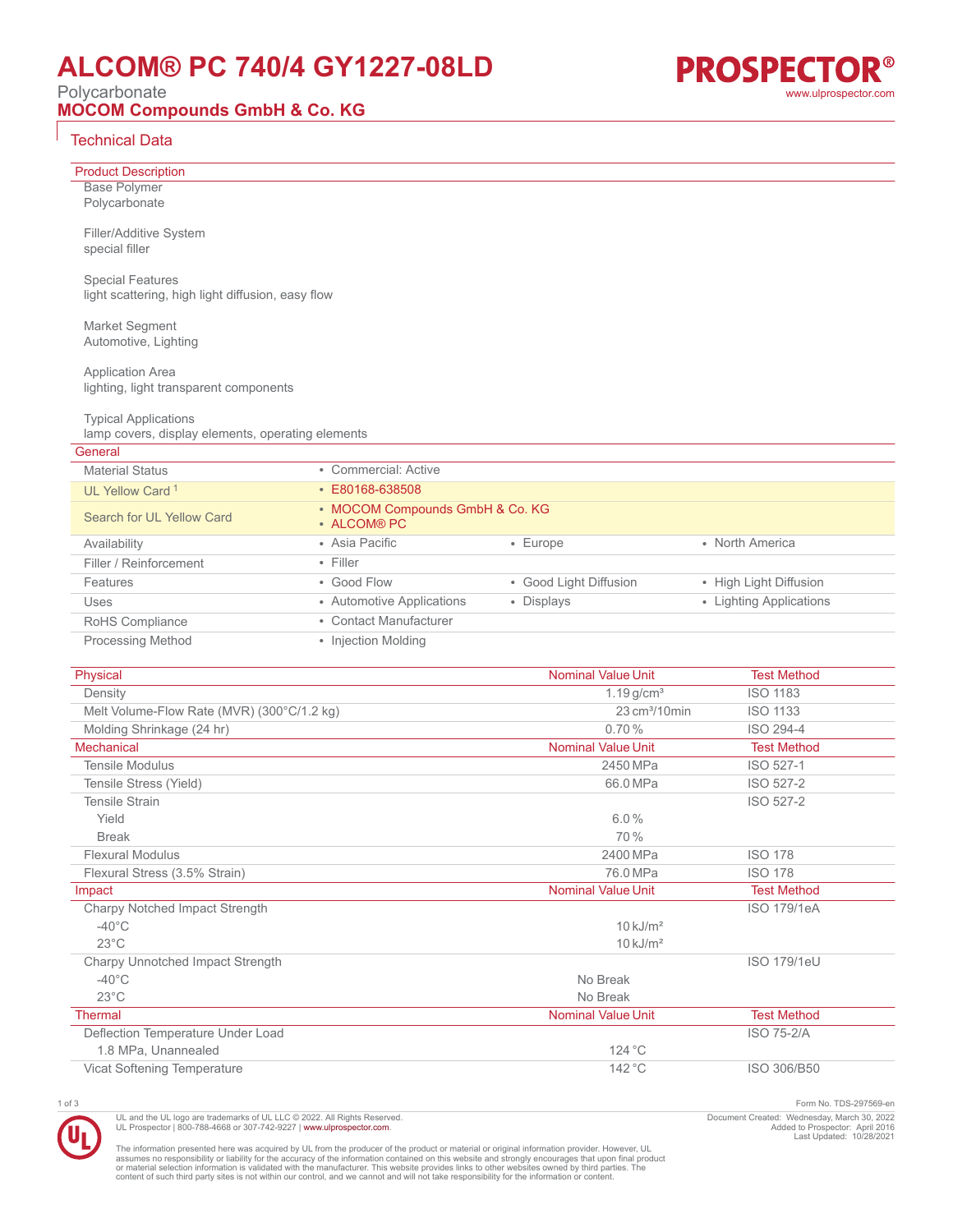## **ALCOM® PC 740/4 GY1227-08LD**

Polycarbonate

**MOCOM Compounds GmbH & Co. KG** [www.ulprospector.com](http://www.ulprospector.com)



| Flammability                 | <b>Nominal Value Unit</b> | <b>Test Method</b> |
|------------------------------|---------------------------|--------------------|
| Flame Rating                 |                           | <b>UL 94</b>       |
| $1.5 \text{ mm}$             | <b>HB</b>                 |                    |
| 0.75 mm                      | $V-2$                     |                    |
| Glow Wire Flammability Index |                           | IEC 60695-2-12     |
| $1.0$ mm                     | 850 °C                    |                    |
| $2.0$ mm                     | 850 °C                    |                    |
| Optical                      | <b>Nominal Value Unit</b> | <b>Test Method</b> |
| Light Transmittance          |                           | ISO 13468          |
| Total <sup>3</sup>           | 48.0%                     |                    |
| Total <sup>4</sup>           | 26.5%                     |                    |
| Total <sup>5</sup>           | 15.5%                     |                    |
| Total <sup>6</sup>           | $9.5\%$                   |                    |
| Haze                         |                           | ISO 13468          |
| $-3$                         | 95.0%                     |                    |
| $-4$                         | 95.5%                     |                    |
| $-5$                         | 95.5%                     |                    |
| $_{--}$ 6 $\,$               | 96.0%                     |                    |
| Half Power Angle             |                           |                    |
| $-3$                         | 33.0°                     |                    |
| $-4$                         | 47.0°                     |                    |
| $-5$                         | $52.0\,^{\circ}$          |                    |
| $-6$                         | $54.0\degree$             |                    |

| Injection                     | <b>Nominal Value Unit</b> |  |
|-------------------------------|---------------------------|--|
| <b>Drying Temperature</b>     |                           |  |
| <b>Circulation Dryer</b>      | 120 °C                    |  |
| <b>Desiccant Dryer</b>        | 120 °C                    |  |
| Drying Time                   |                           |  |
| <b>Circulation Dryer</b>      | 4.0 to 12 hr              |  |
| <b>Desiccant Dryer</b>        | 2.0 to 4.0 hr             |  |
| <b>Suggested Max Moisture</b> | 0.020%                    |  |
| Processing (Melt) Temp        | 270 to 310 °C             |  |
| Mold Temperature              | 80 to 110 °C              |  |

**Notes**

<sup>1</sup> A UL Yellow Card contains UL-verified flammability and electrical characteristics. UL Prospector continually works to link Yellow Cards to individual plastic materials in Prospector, however this list may not include all of the appropriate links. It is important that you verify the association between these Yellow Cards and the plastic material found in Prospector. For a complete listing of Yellow Cards, visit the UL Yellow Card Search.

| <sup>2</sup> Typical properties: these are not to be construed as specifications. |
|-----------------------------------------------------------------------------------|
| $3 T(Y)$ (d=1mm, A, 2°)                                                           |
| $4 T(Y)$ (d=2mm, A, 2°)                                                           |
| $5$ T(Y) (d=3mm, A, 2°)                                                           |
| $6$ T(Y) (d=4mm, A, 2°)                                                           |



UL and the UL logo are trademarks of UL LLC © 2022. All Rights Reserved. UL Prospector | 800-788-4668 or 307-742-9227 | [www.ulprospector.com](http://www.ulprospector.com).

2 of 3 Form No. TDS-297569-en Document Created: Wednesday, March 30, 2022 Added to Prospector: April 2016 Last Updated: 10/28/2021

The information presented here was acquired by UL from the producer of the product or material or original information provider. However, UL<br>assumes no responsibility or liability for the accuracy of the information contai